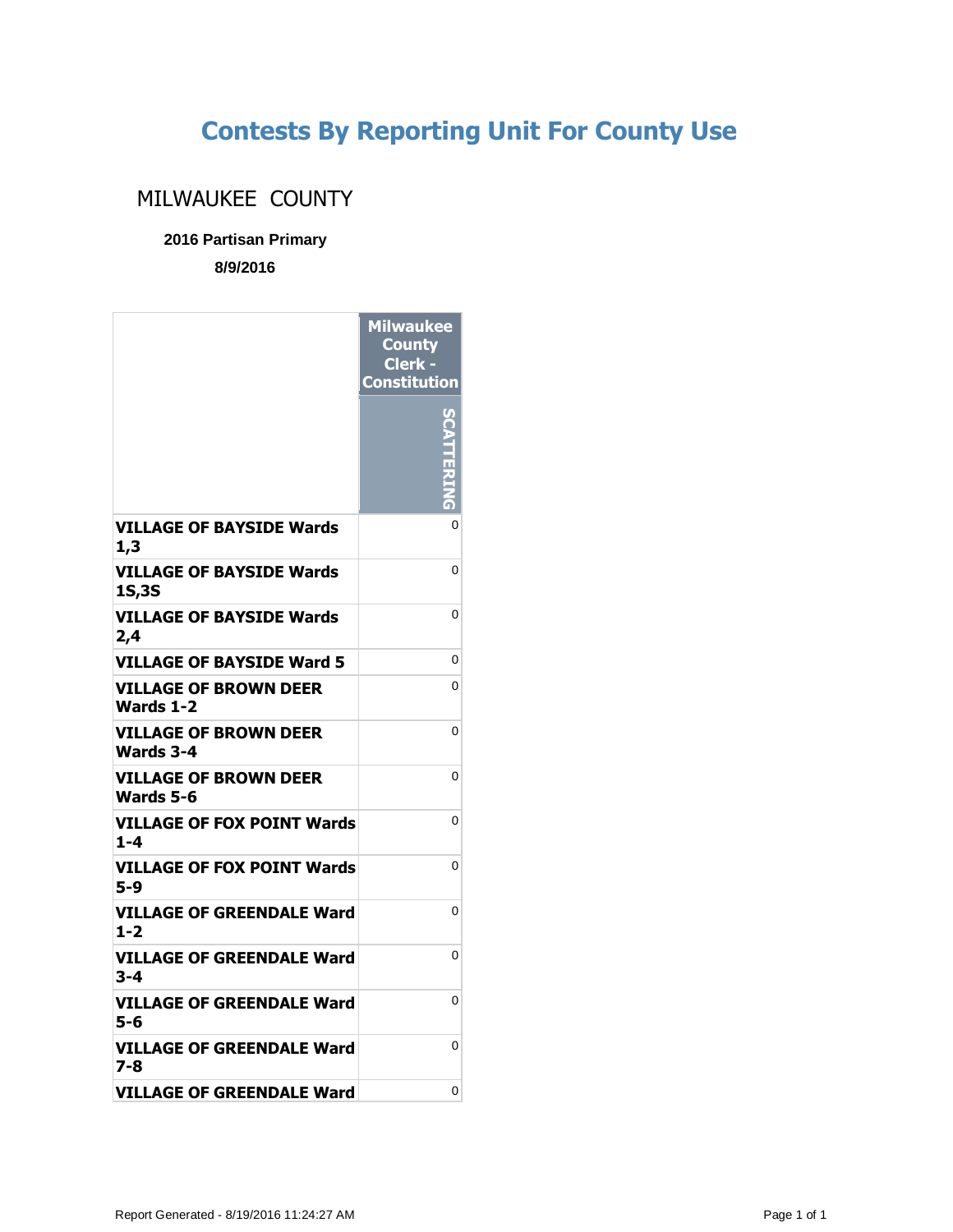| 9-10                                                  |   |
|-------------------------------------------------------|---|
| VILLAGE OF HALES CORNERS<br>Wards 1-3                 | 0 |
| <b>VILLAGE OF HALES CORNERS</b><br>Wards 4-6          | 0 |
| <b>VILLAGE OF HALES CORNERS</b><br>Wards 7-9          | 0 |
| <b>VILLAGE OF RIVER HILLS</b><br><b>Ward 1-3</b>      | 0 |
| <b>VILLAGE OF SHOREWOOD</b><br><b>Ward 1-4</b>        | 0 |
| <b>VILLAGE OF SHOREWOOD</b><br><b>Ward 5-8</b>        | 0 |
| <b>VILLAGE OF SHOREWOOD</b><br><b>Ward 9-12</b>       | 0 |
| VILLAGE OF WEST<br><b>MILWAUKEE Ward 1-2,5</b>        | 0 |
| <b>VILLAGE OF WEST</b><br><b>MILWAUKEE Ward 3-4,6</b> | 0 |
| <b>VILLAGE OF WHITEFISH BAY</b><br><b>Wards 1-2</b>   | 0 |
| VILLAGE OF WHITEFISH BAY<br>Wards 3-4                 | 0 |
| VILLAGE OF WHITEFISH BAY<br>Wards 5-6                 | 0 |
| VILLAGE OF WHITEFISH BAY<br>Ward 7                    | 0 |
| <b>VILLAGE OF WHITEFISH BAY</b><br><b>Wards 8,10</b>  | 0 |
| <b>VILLAGE OF WHITEFISH BAY</b><br><b>Wards 9,11</b>  | 0 |
| <b>VILLAGE OF WHITEFISH BAY</b><br>Ward 12            | 0 |
| <b>CITY OF CUDAHY Wards 1-3</b>                       | 0 |
| <b>CITY OF CUDAHY Wards 4-6</b>                       | 0 |
| <b>CITY OF CUDAHY Wards 7-9</b>                       | 0 |
| <b>CITY OF CUDAHY Wards 10-12</b>                     | 0 |
| <b>CITY OF CUDAHY Wards 13-15</b>                     | 0 |
| CITY OF FRANKLIN Ward 1                               | 0 |
| <b>CITY OF FRANKLIN Ward 2</b>                        | 0 |
| <b>CITY OF FRANKLIN Ward 3</b>                        | 0 |
| <b>CITY OF FRANKLIN Ward 4</b>                        | 0 |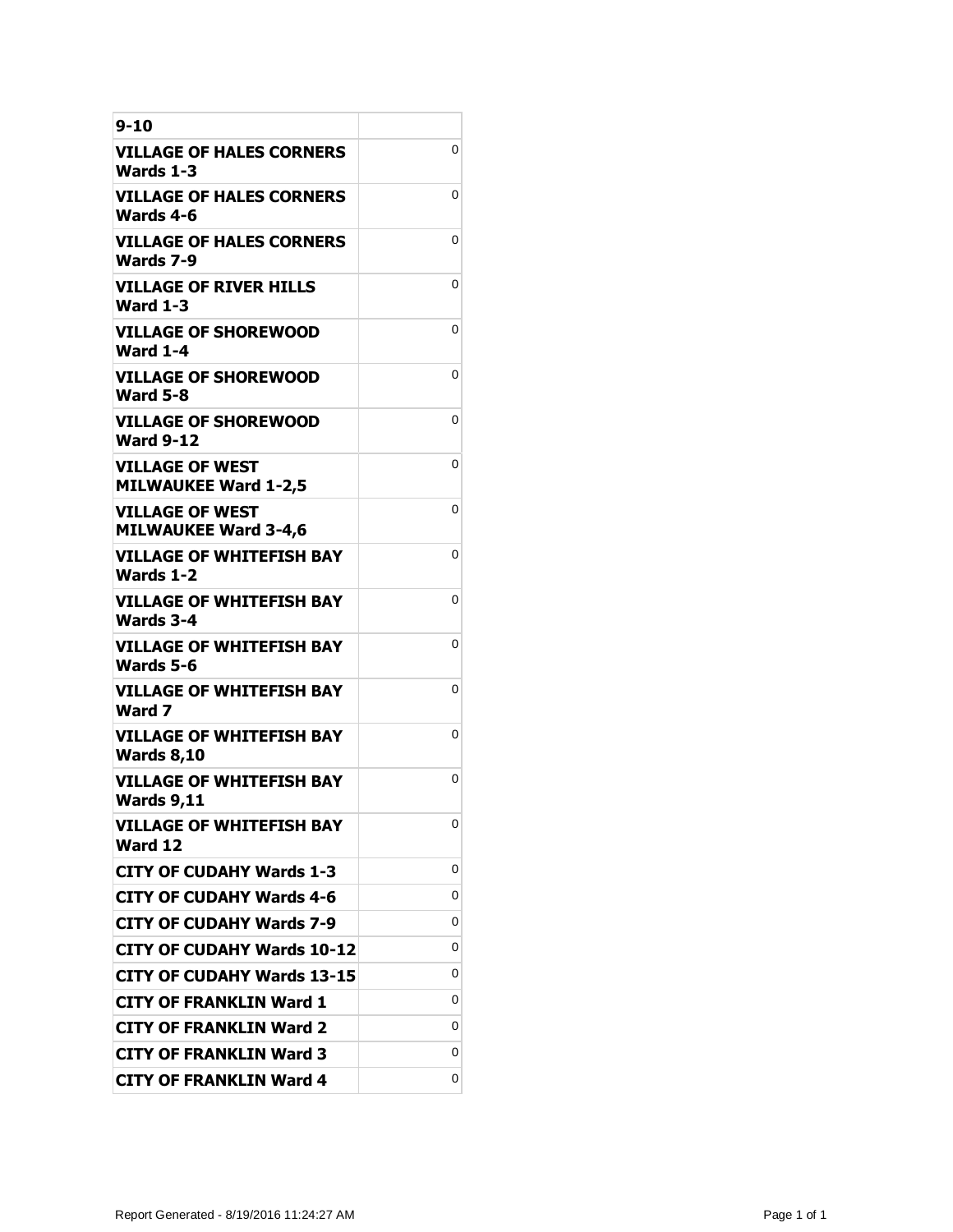| <b>CITY OF FRANKLIN Ward 5</b>        | 0 |
|---------------------------------------|---|
| CITY OF FRANKLIN Ward 6               | 0 |
| CITY OF FRANKLIN Ward 7               | 0 |
| <b>CITY OF FRANKLIN Ward 8</b>        | 0 |
| <b>CITY OF FRANKLIN Ward 9</b>        | 0 |
| CITY OF FRANKLIN Ward 10              | 0 |
| CITY OF FRANKLIN Ward 11              | 0 |
| CITY OF FRANKLIN Ward 12              | 0 |
| <b>CITY OF FRANKLIN Ward 13</b>       | 0 |
| <b>CITY OF FRANKLIN Ward 14</b>       | 0 |
| <b>CITY OF FRANKLIN Ward 15A</b>      | 0 |
| <b>CITY OF FRANKLIN Ward 15B</b>      | 0 |
| CITY OF FRANKLIN Ward 16              | 0 |
| <b>CITY OF FRANKLIN Ward 17</b>       | 0 |
| <b>CITY OF FRANKLIN Ward 18</b>       | 0 |
| <b>CITY OF FRANKLIN Ward 19</b>       | 0 |
| <b>CITY OF FRANKLIN Ward 20</b>       | 0 |
| CITY OF FRANKLIN Ward 21              | 0 |
| <b>CITY OF FRANKLIN Ward 22B</b>      | 0 |
| <b>CITY OF FRANKLIN Ward 22A</b>      | 0 |
| <b>CITY OF FRANKLIN Ward 23</b>       | 0 |
| <b>CITY OF GLENDALE Ward 1,7</b>      | 0 |
| <b>CITY OF GLENDALE Wards</b>         | 0 |
| 2,8S                                  |   |
| <b>CITY OF GLENDALE Ward 3,9</b>      | 0 |
| <b>CITY OF GLENDALE Ward 4,10</b>     | 0 |
| <b>CITY OF GLENDALE Wards</b><br>5,11 | 0 |
| <b>CITY OF GLENDALE Ward 6,12</b>     | 0 |
| <b>CITY OF GLENDALE Ward 8</b>        | 0 |
| <b>CITY OF GLENDALE Ward 11S</b>      | 0 |
| <b>CITY OF GREENFIELD Ward 1</b>      | 0 |
| <b>CITY OF GREENFIELD Ward 2</b>      | 0 |
| <b>CITY OF GREENFIELD Ward 3</b>      | 0 |
| CITY OF GREENFIELD Ward 4             | 0 |
| <b>CITY OF GREENFIELD Ward 5</b>      | 0 |
| <b>CITY OF GREENFIELD Ward 6</b>      | 0 |
| <b>CITY OF GREENFIELD Ward 7</b>      | 0 |
| <b>CITY OF GREENFIELD Ward 8</b>      | 0 |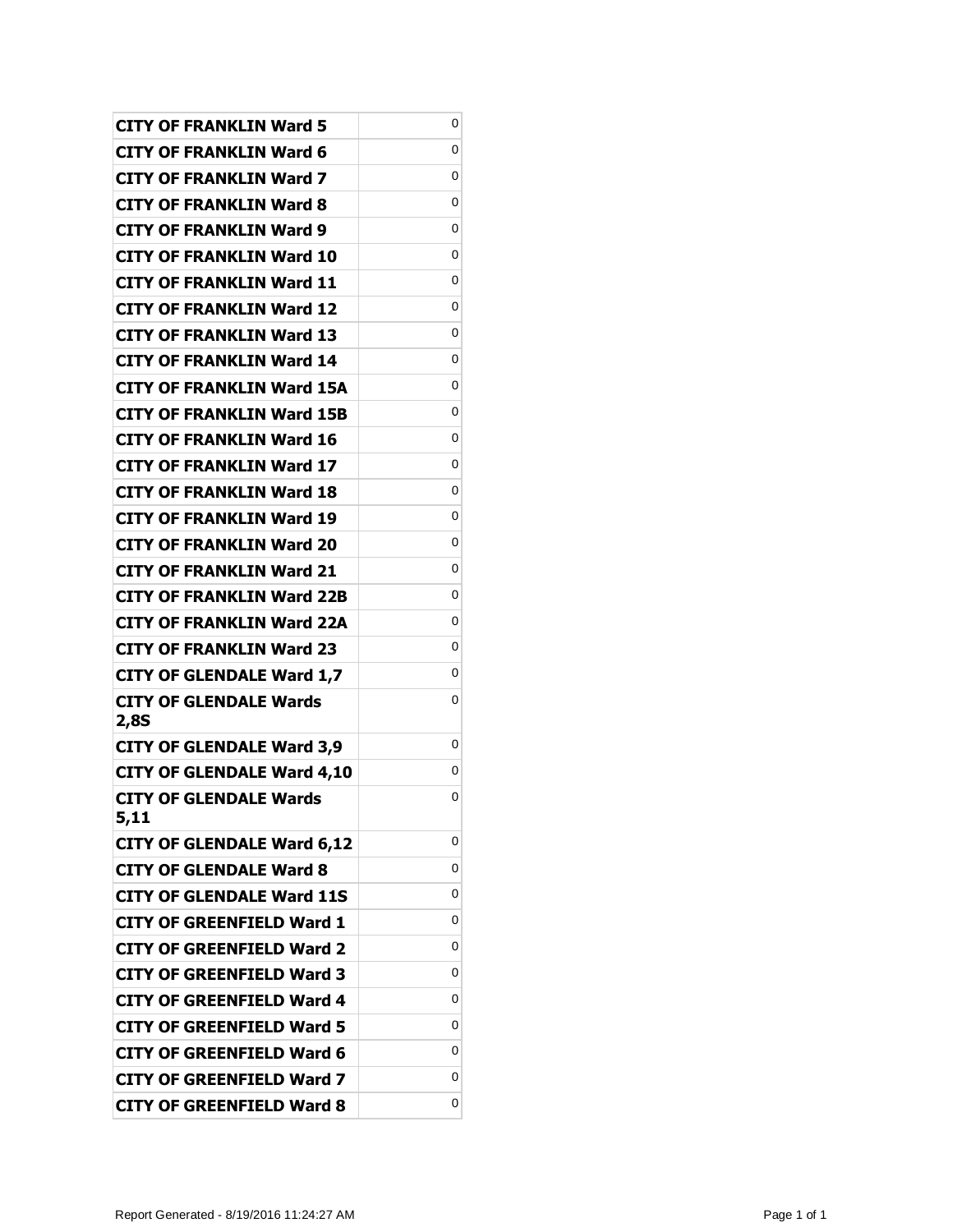| CITY OF GREENFIELD Ward 9         | 0 |
|-----------------------------------|---|
| CITY OF GREENFIELD Ward 10        | 0 |
| CITY OF GREENFIELD Ward 11        | 0 |
| CITY OF GREENFIELD Ward 12        | 0 |
| <b>CITY OF GREENFIELD Ward 13</b> | 0 |
| CITY OF GREENFIELD Ward 14        | 0 |
| CITY OF GREENFIELD Ward 15        | 0 |
| CITY OF GREENFIELD Ward 16        | 0 |
| CITY OF GREENFIELD Ward 17        | 0 |
| CITY OF GREENFIELD Ward 18        | 0 |
| <b>CITY OF GREENFIELD Ward 19</b> | 0 |
| CITY OF GREENFIELD Ward 20        | 0 |
| CITY OF GREENFIELD Ward 21        | 0 |
| CITY OF MILWAUKEE Ward 1          | 0 |
| <b>CITY OF MILWAUKEE Ward 2</b>   | 0 |
| CITY OF MILWAUKEE Ward 3          | 0 |
| <b>CITY OF MILWAUKEE Ward 4</b>   | 0 |
| <b>CITY OF MILWAUKEE Ward 5</b>   | 0 |
| CITY OF MILWAUKEE Ward 6          | 0 |
| <b>CITY OF MILWAUKEE Ward 7</b>   | 0 |
| <b>CITY OF MILWAUKEE Ward 8</b>   | 0 |
| <b>CITY OF MILWAUKEE Ward 9</b>   | 0 |
| CITY OF MILWAUKEE Ward 10         | 0 |
| <b>CITY OF MILWAUKEE Ward 11</b>  | 0 |
| <b>CITY OF MILWAUKEE Ward 12</b>  | 0 |
| <b>CITY OF MILWAUKEE Ward 13</b>  | 0 |
| <b>CITY OF MILWAUKEE Ward 14</b>  | 0 |
| <b>CITY OF MILWAUKEE Ward 15</b>  | 0 |
| <b>CITY OF MILWAUKEE Ward 16</b>  | 0 |
| <b>CITY OF MILWAUKEE Ward 17</b>  | 0 |
| <b>CITY OF MILWAUKEE Ward 18</b>  | 0 |
| <b>CITY OF MILWAUKEE Ward 19</b>  | 0 |
| <b>CITY OF MILWAUKEE Ward 20</b>  | 0 |
| <b>CITY OF MILWAUKEE Ward 21</b>  | 0 |
| <b>CITY OF MILWAUKEE Ward 22</b>  | 0 |
| <b>CITY OF MILWAUKEE Ward 23</b>  | 0 |
| <b>CITY OF MILWAUKEE Ward 24</b>  | 0 |
| <b>CITY OF MILWAUKEE Ward 25</b>  | 0 |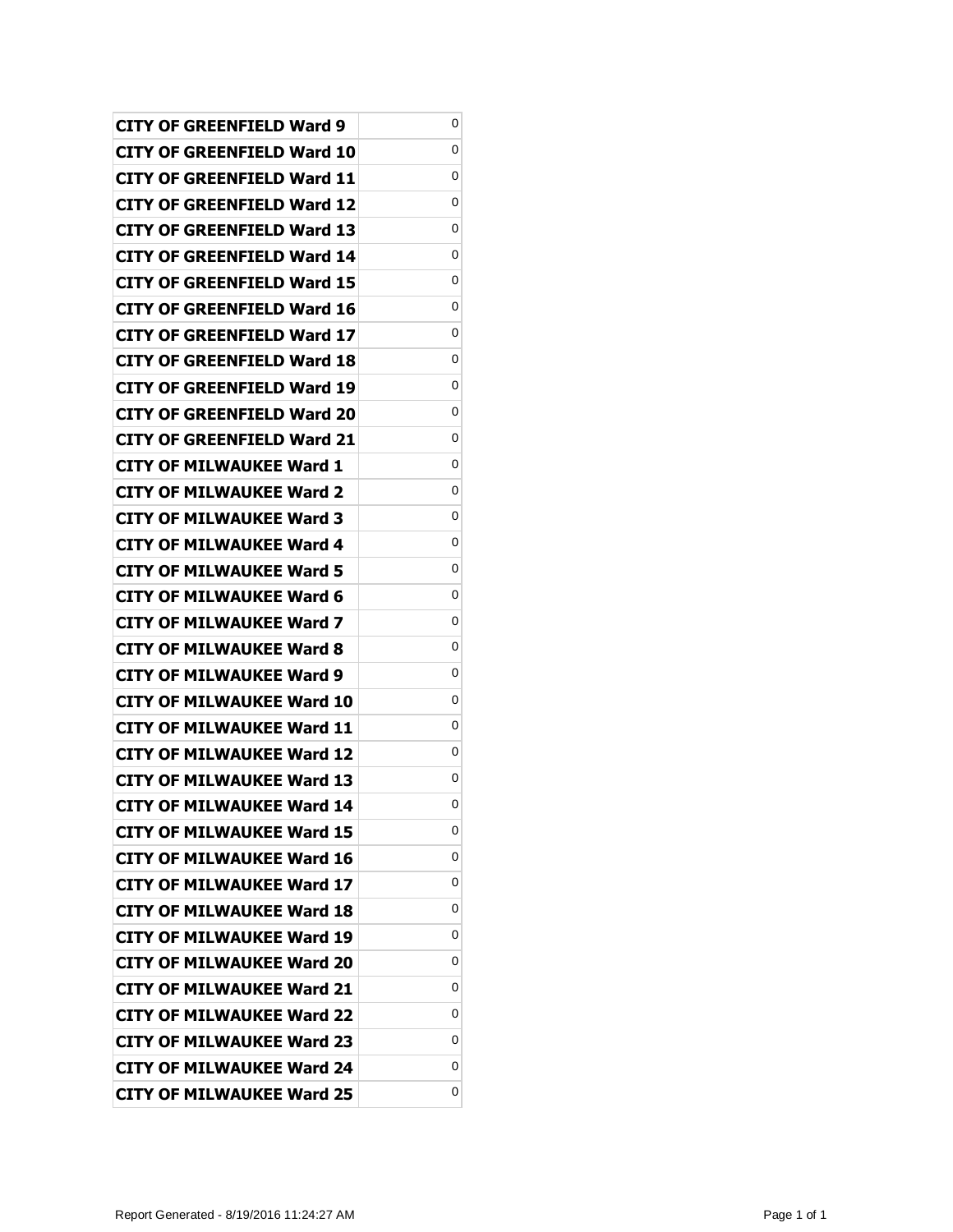| <b>CITY OF MILWAUKEE Ward 26</b> | 0 |
|----------------------------------|---|
| CITY OF MILWAUKEE Ward 27        | 0 |
| <b>CITY OF MILWAUKEE Ward 28</b> | 0 |
| CITY OF MILWAUKEE Ward 29        | 0 |
| <b>CITY OF MILWAUKEE Ward 30</b> | 0 |
| <b>CITY OF MILWAUKEE Ward 31</b> | 0 |
| <b>CITY OF MILWAUKEE Ward 32</b> | 0 |
| <b>CITY OF MILWAUKEE Ward 33</b> | 1 |
| <b>CITY OF MILWAUKEE Ward 34</b> | 0 |
| <b>CITY OF MILWAUKEE Ward 35</b> | 0 |
| <b>CITY OF MILWAUKEE Ward 36</b> | 0 |
| <b>CITY OF MILWAUKEE Ward 37</b> | 0 |
| <b>CITY OF MILWAUKEE Ward 38</b> | 0 |
| <b>CITY OF MILWAUKEE Ward 39</b> | 0 |
| <b>CITY OF MILWAUKEE Ward 40</b> | 0 |
| <b>CITY OF MILWAUKEE Ward 41</b> | 0 |
| CITY OF MILWAUKEE Ward 42        | 0 |
| <b>CITY OF MILWAUKEE Ward 43</b> | 0 |
| <b>CITY OF MILWAUKEE Ward 44</b> | 0 |
| <b>CITY OF MILWAUKEE Ward 45</b> | 0 |
| <b>CITY OF MILWAUKEE Ward 46</b> | 0 |
| <b>CITY OF MILWAUKEE Ward 47</b> | 0 |
| CITY OF MILWAUKEE Ward 48        | 0 |
| <b>CITY OF MILWAUKEE Ward 49</b> | 0 |
| <b>CITY OF MILWAUKEE Ward 50</b> | 0 |
| <b>CITY OF MILWAUKEE Ward 51</b> | 0 |
| <b>CITY OF MILWAUKEE Ward 52</b> | 0 |
| <b>CITY OF MILWAUKEE Ward 53</b> | 0 |
| <b>CITY OF MILWAUKEE Ward 54</b> | 0 |
| <b>CITY OF MILWAUKEE Ward 55</b> | 0 |
| <b>CITY OF MILWAUKEE Ward 56</b> | 0 |
| <b>CITY OF MILWAUKEE Ward 57</b> | 0 |
| <b>CITY OF MILWAUKEE Ward 58</b> | 0 |
| <b>CITY OF MILWAUKEE Ward 59</b> | 0 |
| <b>CITY OF MILWAUKEE Ward 60</b> | 0 |
| <b>CITY OF MILWAUKEE Ward 61</b> | 0 |
| <b>CITY OF MILWAUKEE Ward 62</b> | 0 |
| <b>CITY OF MILWAUKEE Ward 63</b> | 0 |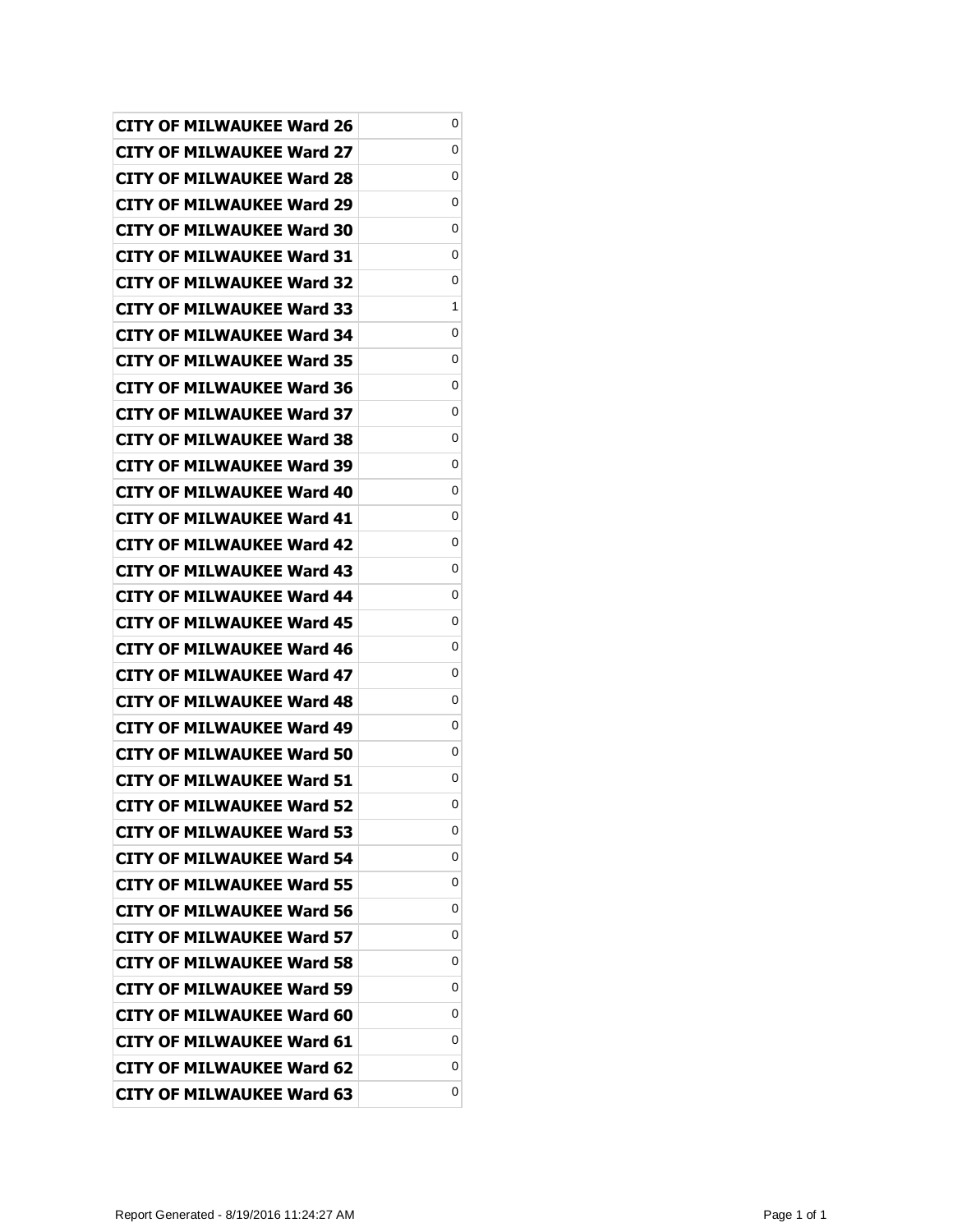| <b>CITY OF MILWAUKEE Ward 64</b>     | 0 |
|--------------------------------------|---|
| <b>CITY OF MILWAUKEE Ward 65</b>     | 0 |
| <b>CITY OF MILWAUKEE Ward 66</b>     | 0 |
| CITY OF MILWAUKEE Ward 67            | 0 |
| <b>CITY OF MILWAUKEE Ward 68</b>     | 0 |
| CITY OF MILWAUKEE Ward 69            | 0 |
| <b>CITY OF MILWAUKEE Ward 70</b>     | 0 |
| CITY OF MILWAUKEE Ward 71            | 0 |
| <b>CITY OF MILWAUKEE Ward 72</b>     | 0 |
| CITY OF MILWAUKEE Ward 73            | 0 |
| <b>CITY OF MILWAUKEE Ward 74</b>     | 0 |
| CITY OF MILWAUKEE Ward 75            | 1 |
| <b>CITY OF MILWAUKEE Ward 76</b>     | 0 |
| <b>CITY OF MILWAUKEE Ward 77</b>     | 0 |
| <b>CITY OF MILWAUKEE Ward 78</b>     | 1 |
| <b>CITY OF MILWAUKEE Ward 79</b>     | 0 |
| CITY OF MILWAUKEE Ward 80            | 1 |
| <b>CITY OF MILWAUKEE Ward 81</b>     | 0 |
| <b>CITY OF MILWAUKEE Ward 82</b>     | 0 |
| <b>CITY OF MILWAUKEE Ward 83</b>     | 0 |
| <b>CITY OF MILWAUKEE Ward 84</b>     | 0 |
| <b>CITY OF MILWAUKEE Ward 85</b>     | 0 |
| CITY OF MILWAUKEE Ward 86            | 0 |
| <b>CITY OF MILWAUKEE Ward 87</b>     | 0 |
| <b>CITY OF MILWAUKEE Ward 88</b>     | 0 |
| CITY OF MILWAUKEE Ward 89            | 0 |
| <b>CITY OF MILWAUKEE Ward 90</b>     | 0 |
| <b>CITY OF MILWAUKEE Ward 91</b>     | 0 |
| <b>CITY OF MILWAUKEE Ward 92</b>     | 0 |
| <b>CITY OF MILWAUKEE Ward 93</b>     | 0 |
| <b>CITY OF MILWAUKEE Ward 94</b>     | 0 |
| <b>CITY OF MILWAUKEE Ward 95</b>     | 0 |
| <b>CITY OF MILWAUKEE Ward 96</b>     | 0 |
| <b>CITY OF MILWAUKEE Ward 97</b>     | 0 |
| <b>CITY OF MILWAUKEE Ward 98</b>     | 0 |
| <b>CITY OF MILWAUKEE Ward 99</b>     | 0 |
| <b>CITY OF MILWAUKEE Ward</b><br>100 | 0 |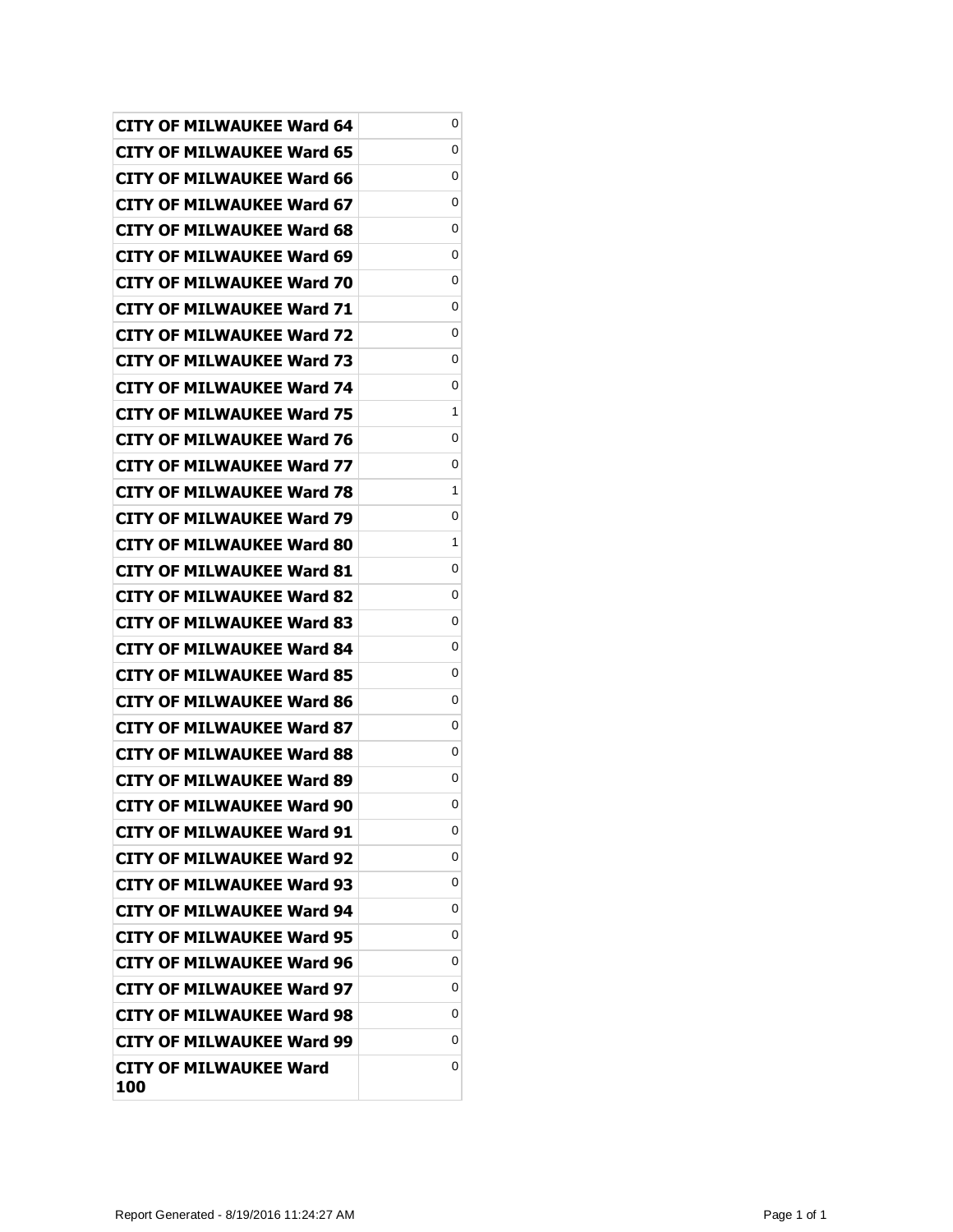| <b>CITY OF MILWAUKEE Ward</b><br>101 | 1 |
|--------------------------------------|---|
| <b>CITY OF MILWAUKEE Ward</b><br>102 | 0 |
| CITY OF MILWAUKEE Ward<br>103        | 0 |
| <b>CITY OF MILWAUKEE Ward</b><br>104 | 0 |
| CITY OF MILWAUKEE Ward<br>105        | 0 |
| <b>CITY OF MILWAUKEE Ward</b><br>106 | 0 |
| CITY OF MILWAUKEE Ward<br>107        | 0 |
| CITY OF MILWAUKEE Ward<br>108        | 0 |
| <b>CITY OF MILWAUKEE Ward</b><br>109 | 0 |
| CITY OF MILWAUKEE Ward<br>110        | 0 |
| CITY OF MILWAUKEE Ward<br>111        | 0 |
| CITY OF MILWAUKEE Ward<br>112        | 0 |
| <b>CITY OF MILWAUKEE Ward</b><br>113 | 0 |
| CITY OF MILWAUKEE Ward<br>114        | 0 |
| <b>CITY OF MILWAUKEE Ward</b><br>115 | 0 |
| <b>CITY OF MILWAUKEE Ward</b><br>116 | 0 |
| CITY OF MILWAUKEE Ward<br>117        | 0 |
| CITY OF MILWAUKEE Ward<br>118        | 0 |
| <b>CITY OF MILWAUKEE Ward</b><br>119 | 1 |
| <b>CITY OF MILWAUKEE Ward</b><br>120 | 0 |
| CITY OF MILWAUKEE Ward<br>121        | 0 |
| <b>CITY OF MILWAUKEE Ward</b><br>122 | 0 |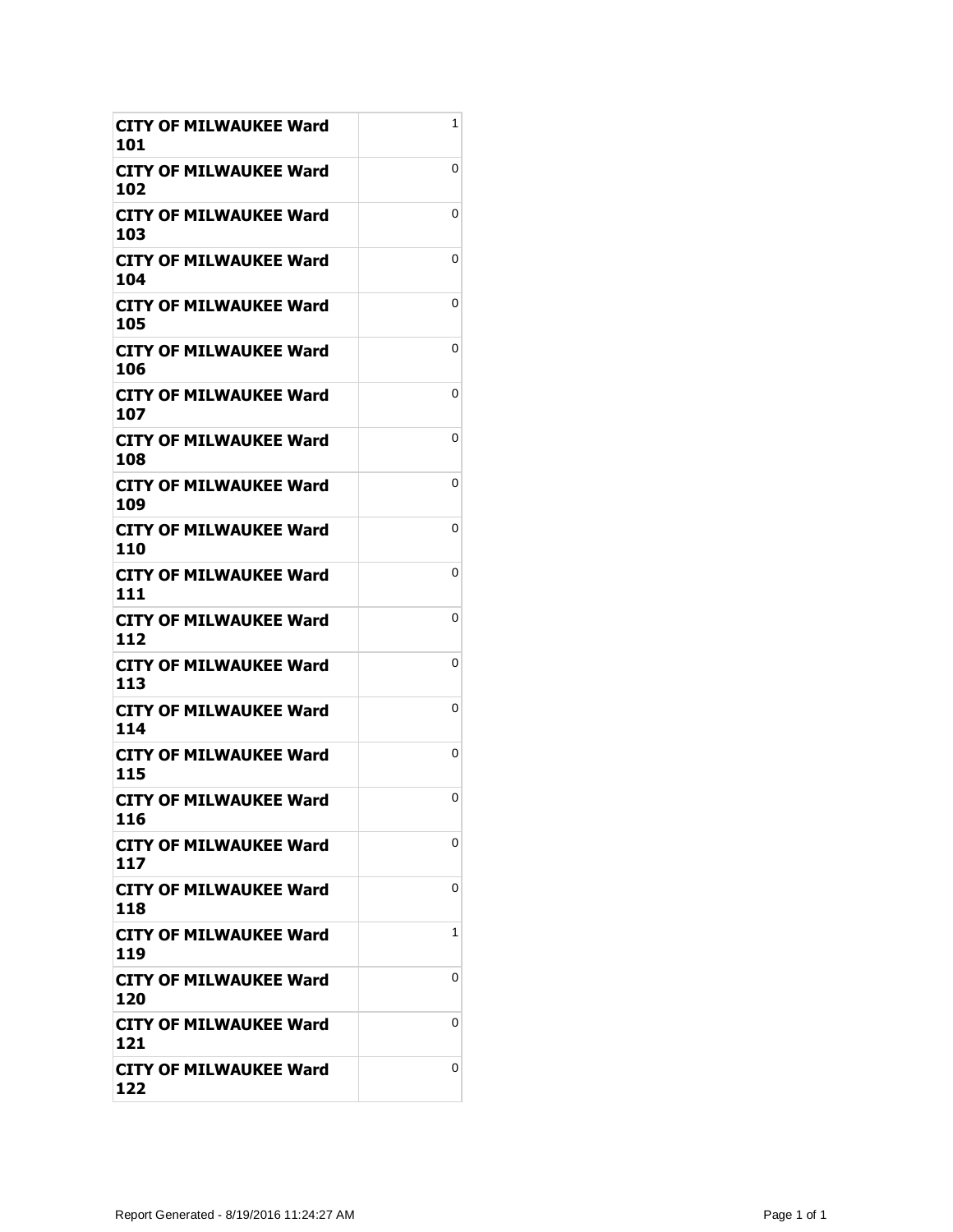| <b>CITY OF MILWAUKEE Ward</b><br>123 | 0 |
|--------------------------------------|---|
| CITY OF MILWAUKEE Ward<br>124        | 0 |
| CITY OF MILWAUKEE Ward<br>125        | 1 |
| <b>CITY OF MILWAUKEE Ward</b><br>126 | 0 |
| CITY OF MILWAUKEE Ward<br>127        | 0 |
| CITY OF MILWAUKEE Ward<br>128        | 0 |
| <b>CITY OF MILWAUKEE Ward</b><br>129 | 0 |
| <b>CITY OF MILWAUKEE Ward</b><br>130 | 0 |
| CITY OF MILWAUKEE Ward<br>131        | 0 |
| CITY OF MILWAUKEE Ward<br>132        | 0 |
| <b>CITY OF MILWAUKEE Ward</b><br>133 | 0 |
| CITY OF MILWAUKEE Ward<br>134        | 0 |
| <b>CITY OF MILWAUKEE Ward</b><br>135 | 0 |
| CITY OF MILWAUKEE Ward<br>136        | 0 |
| CITY OF MILWAUKEE Ward<br>137        | 0 |
| <b>CITY OF MILWAUKEE Ward</b><br>138 | 0 |
| CITY OF MILWAUKEE Ward<br>139        | 0 |
| <b>CITY OF MILWAUKEE Ward</b><br>140 | 0 |
| <b>CITY OF MILWAUKEE Ward</b><br>141 | 0 |
| CITY OF MILWAUKEE Ward<br>142        | 0 |
| <b>CITY OF MILWAUKEE Ward</b><br>143 | 0 |
| <b>CITY OF MILWAUKEE Ward</b><br>144 | 0 |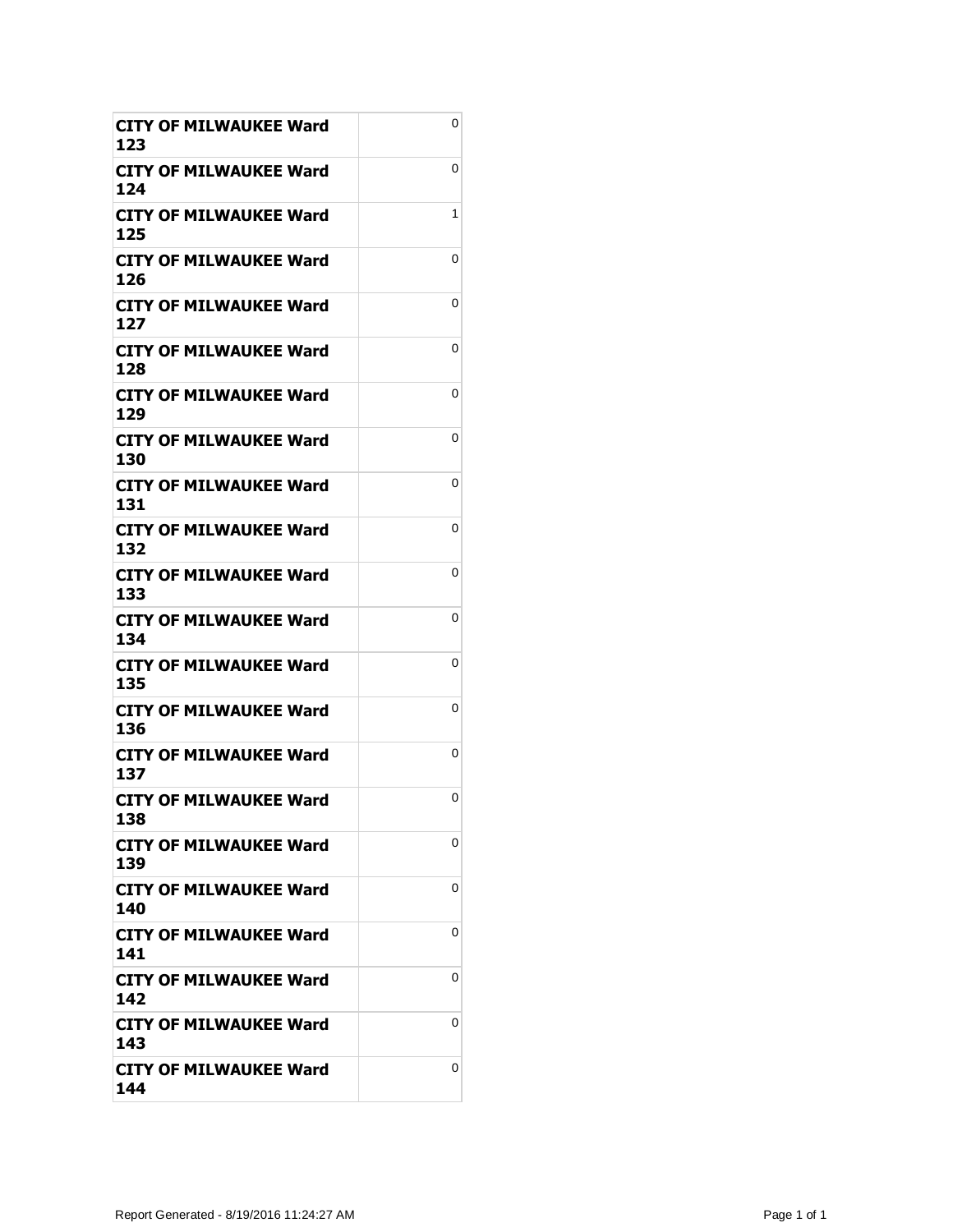| CITY OF MILWAUKEE Ward<br>145        | 0 |
|--------------------------------------|---|
| CITY OF MILWAUKEE Ward<br>146        | 0 |
| CITY OF MILWAUKEE Ward<br>147        | 0 |
| <b>CITY OF MILWAUKEE Ward</b><br>148 | 0 |
| <b>CITY OF MILWAUKEE Ward</b><br>149 | 0 |
| CITY OF MILWAUKEE Ward<br>150        | 0 |
| CITY OF MILWAUKEE Ward<br>151        | 0 |
| <b>CITY OF MILWAUKEE Ward</b><br>152 | 0 |
| CITY OF MILWAUKEE Ward<br>153        | 0 |
| <b>CITY OF MILWAUKEE Ward</b><br>154 | 0 |
| <b>CITY OF MILWAUKEE Ward</b><br>155 | 0 |
| <b>CITY OF MILWAUKEE Ward</b><br>156 | 0 |
| <b>CITY OF MILWAUKEE Ward</b><br>157 | 0 |
| CITY OF MILWAUKEE Ward<br>158        | 0 |
| <b>CITY OF MILWAUKEE Ward</b><br>159 | 0 |
| <b>CITY OF MILWAUKEE Ward</b><br>160 | 0 |
| CITY OF MILWAUKEE Ward<br>161        | 0 |
| <b>CITY OF MILWAUKEE Ward</b><br>162 | 0 |
| <b>CITY OF MILWAUKEE Ward</b><br>163 | 0 |
| CITY OF MILWAUKEE Ward<br>164        | 0 |
| <b>CITY OF MILWAUKEE Ward</b><br>165 | 0 |
| <b>CITY OF MILWAUKEE Ward</b><br>166 | 0 |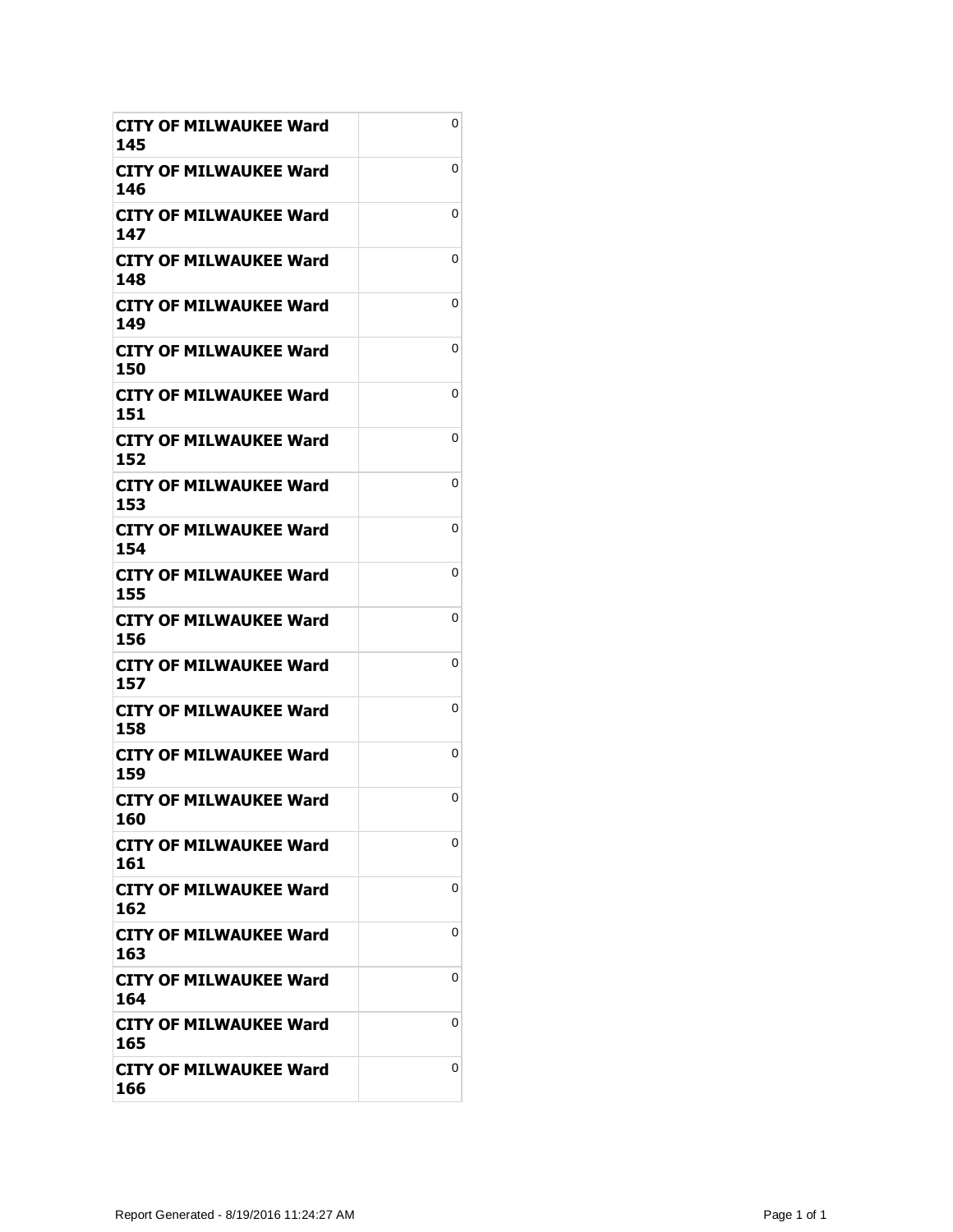| CITY OF MILWAUKEE Ward<br>167        | 0 |
|--------------------------------------|---|
| CITY OF MILWAUKEE Ward<br>168        | 1 |
| CITY OF MILWAUKEE Ward<br>169        | 0 |
| <b>CITY OF MILWAUKEE Ward</b><br>170 | 0 |
| CITY OF MILWAUKEE Ward<br>171        | 0 |
| <b>CITY OF MILWAUKEE Ward</b><br>172 | 0 |
| <b>CITY OF MILWAUKEE Ward</b><br>173 | 0 |
| <b>CITY OF MILWAUKEE Ward</b><br>174 | 1 |
| CITY OF MILWAUKEE Ward<br>175        | 0 |
| CITY OF MILWAUKEE Ward<br>176        | 1 |
| <b>CITY OF MILWAUKEE Ward</b><br>177 | 0 |
| CITY OF MILWAUKEE Ward<br>178        | 0 |
| CITY OF MILWAUKEE Ward<br>179        | 0 |
| CITY OF MILWAUKEE Ward<br>180        | 0 |
| CITY OF MILWAUKEE Ward<br>181        | 0 |
| <b>CITY OF MILWAUKEE Ward</b><br>182 | 0 |
| CITY OF MILWAUKEE Ward<br>183        | 0 |
| CITY OF MILWAUKEE Ward<br>184        | 0 |
| <b>CITY OF MILWAUKEE Ward</b><br>185 | 0 |
| CITY OF MILWAUKEE Ward<br>186        | 0 |
| <b>CITY OF MILWAUKEE Ward</b><br>187 | 0 |
| <b>CITY OF MILWAUKEE Ward</b><br>188 | 0 |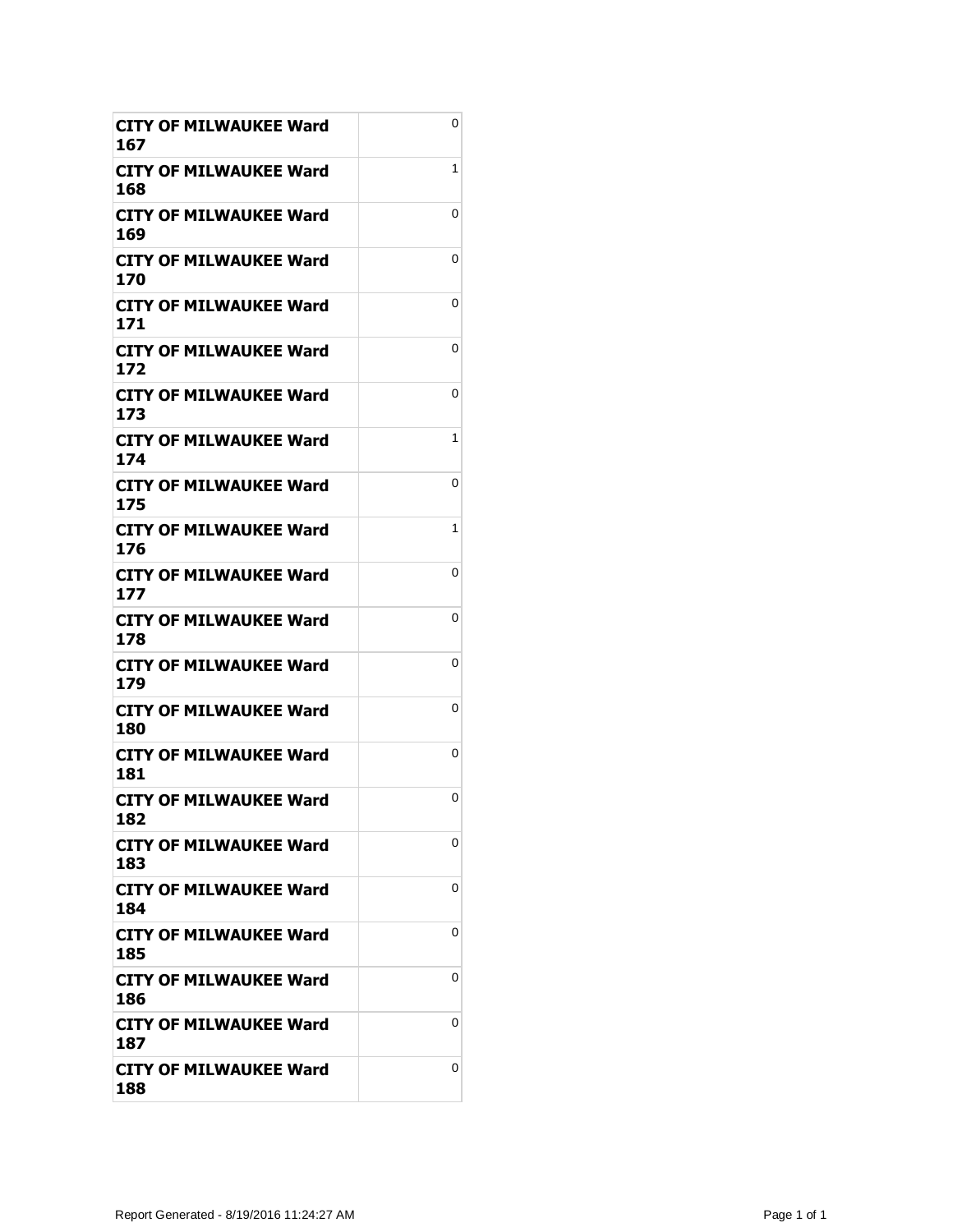| <b>CITY OF MILWAUKEE Ward</b><br>189 | 0 |
|--------------------------------------|---|
| <b>CITY OF MILWAUKEE Ward</b><br>190 | 0 |
| CITY OF MILWAUKEE Ward<br>191        | 0 |
| <b>CITY OF MILWAUKEE Ward</b><br>192 | 0 |
| <b>CITY OF MILWAUKEE Ward</b><br>193 | 0 |
| <b>CITY OF MILWAUKEE Ward</b><br>194 | 0 |
| CITY OF MILWAUKEE Ward<br>195        | 0 |
| CITY OF MILWAUKEE Ward<br>196        | 0 |
| CITY OF MILWAUKEE Ward<br>197        | 0 |
| CITY OF MILWAUKEE Ward<br>198        | 0 |
| <b>CITY OF MILWAUKEE Ward</b><br>199 | 0 |
| CITY OF MILWAUKEE Ward<br>200        | 0 |
| <b>CITY OF MILWAUKEE Ward</b><br>201 | 0 |
| CITY OF MILWAUKEE Ward<br>202        | 0 |
| <b>CITY OF MILWAUKEE Ward</b><br>203 | 0 |
| <b>CITY OF MILWAUKEE Ward</b><br>204 | 0 |
| <b>CITY OF MILWAUKEE Ward</b><br>205 | 0 |
| CITY OF MILWAUKEE Ward<br>206        | 0 |
| <b>CITY OF MILWAUKEE Ward</b><br>207 | 0 |
| <b>CITY OF MILWAUKEE Ward</b><br>208 | 0 |
| CITY OF MILWAUKEE Ward<br>209        | 0 |
| CITY OF MILWAUKEE Ward<br>210        | 0 |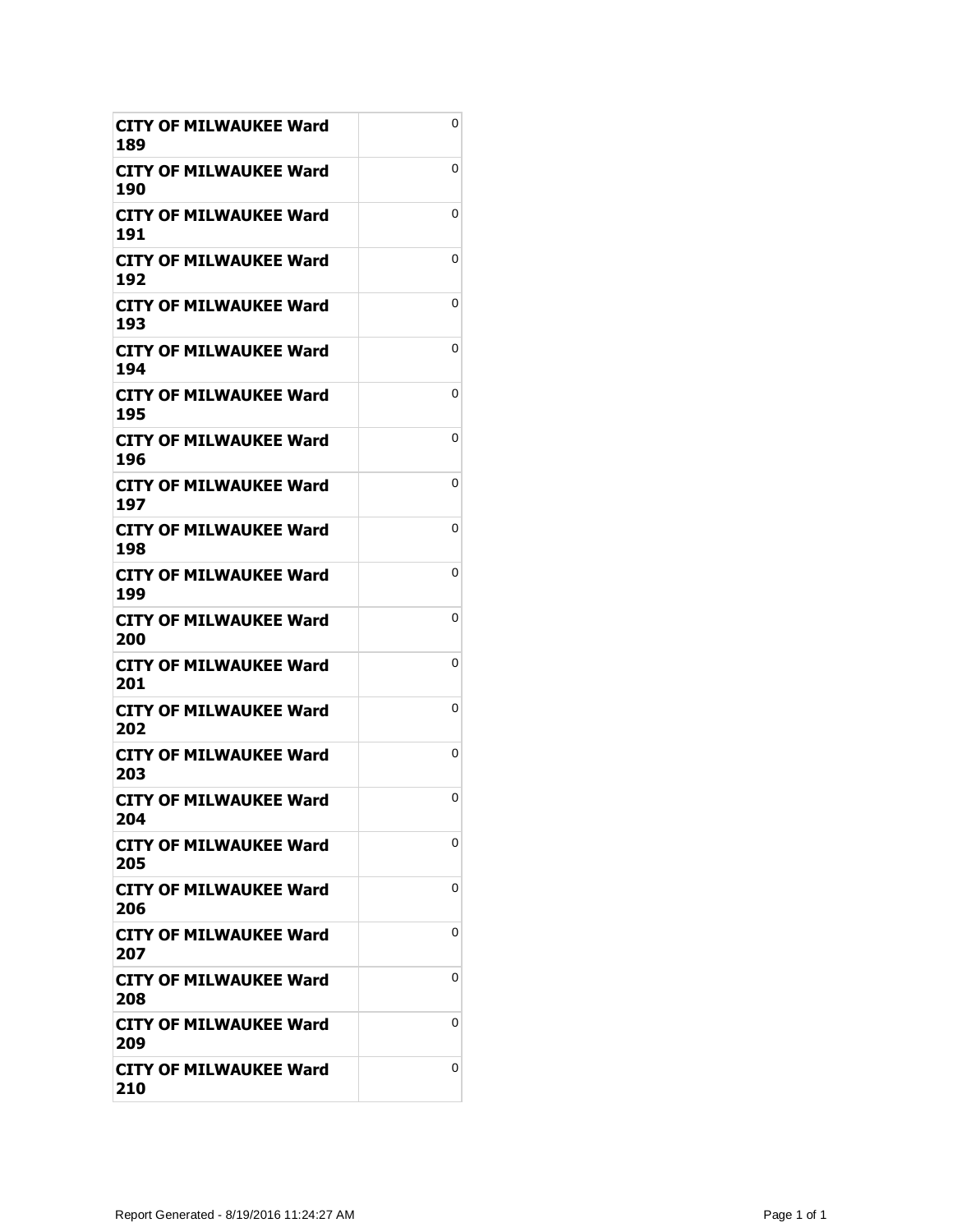| CITY OF MILWAUKEE Ward<br>211        | 0 |
|--------------------------------------|---|
| CITY OF MILWAUKEE Ward<br>212        | 0 |
| CITY OF MILWAUKEE Ward<br>213        | 0 |
| <b>CITY OF MILWAUKEE Ward</b><br>214 | 0 |
| CITY OF MILWAUKEE Ward<br>215        | 0 |
| <b>CITY OF MILWAUKEE Ward</b><br>216 | 0 |
| CITY OF MILWAUKEE Ward<br>217        | 0 |
| <b>CITY OF MILWAUKEE Ward</b><br>218 | 0 |
| CITY OF MILWAUKEE Ward<br>219        | 0 |
| CITY OF MILWAUKEE Ward<br>220        | 0 |
| <b>CITY OF MILWAUKEE Ward</b><br>221 | 0 |
| CITY OF MILWAUKEE Ward<br>222        | 0 |
| CITY OF MILWAUKEE Ward<br>223        | 0 |
| CITY OF MILWAUKEE Ward<br>224        | 0 |
| <b>CITY OF MILWAUKEE Ward</b><br>225 | 0 |
| <b>CITY OF MILWAUKEE Ward</b><br>226 | 0 |
| <b>CITY OF MILWAUKEE Ward</b><br>227 | 0 |
| CITY OF MILWAUKEE Ward<br>228        | 0 |
| <b>CITY OF MILWAUKEE Ward</b><br>229 | 0 |
| CITY OF MILWAUKEE Ward<br>230        | 0 |
| <b>CITY OF MILWAUKEE Ward</b><br>231 | 0 |
| <b>CITY OF MILWAUKEE Ward</b><br>232 | 0 |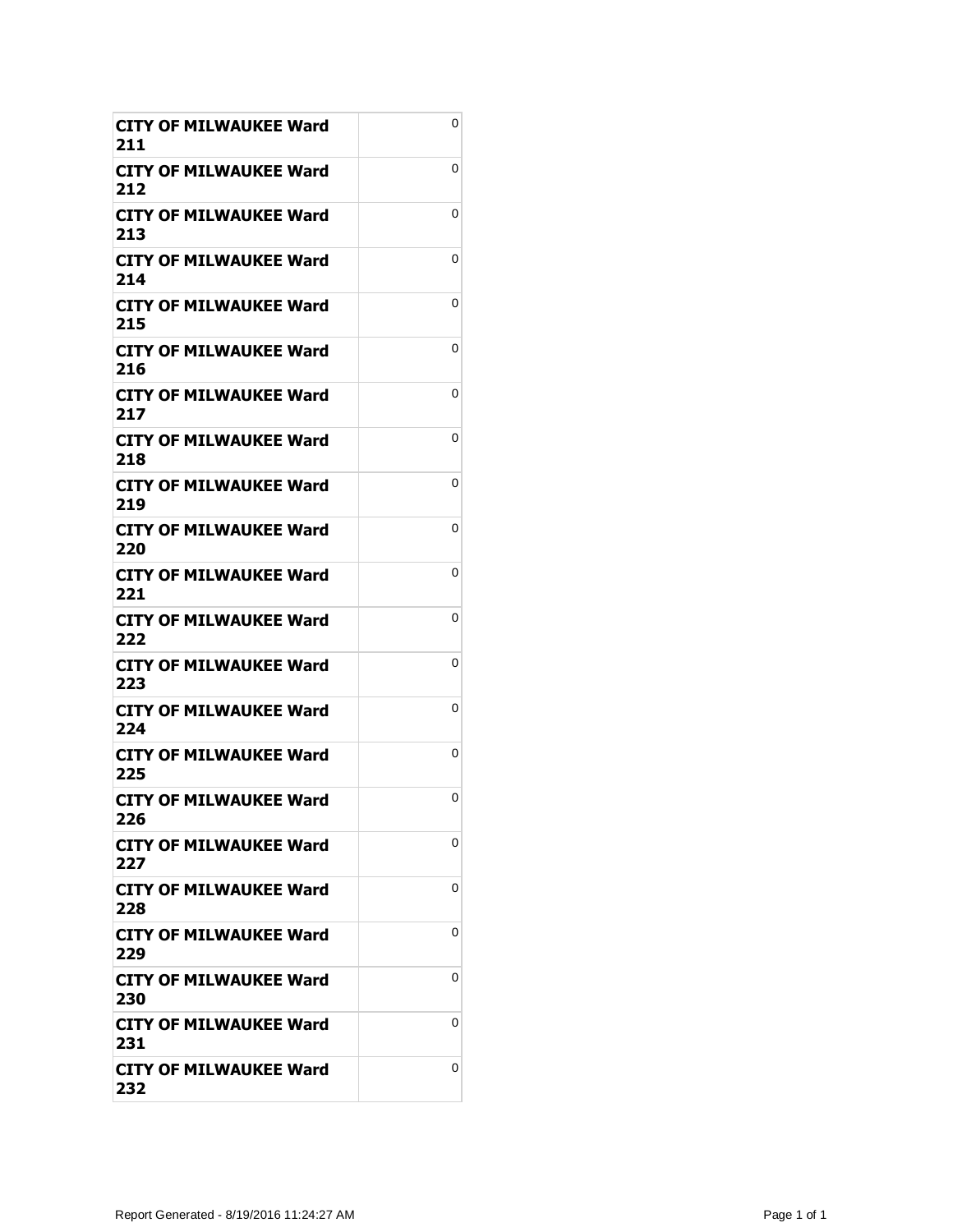| CITY OF MILWAUKEE Ward<br>233        | 0 |
|--------------------------------------|---|
| CITY OF MILWAUKEE Ward<br>234        | 0 |
| CITY OF MILWAUKEE Ward<br>235        | 0 |
| <b>CITY OF MILWAUKEE Ward</b><br>236 | 0 |
| CITY OF MILWAUKEE Ward<br>237        | 0 |
| CITY OF MILWAUKEE Ward<br>238        | 0 |
| <b>CITY OF MILWAUKEE Ward</b><br>239 | 0 |
| <b>CITY OF MILWAUKEE Ward</b><br>240 | 0 |
| CITY OF MILWAUKEE Ward<br>241        | 0 |
| CITY OF MILWAUKEE Ward<br>242        | 1 |
| <b>CITY OF MILWAUKEE Ward</b><br>243 | 0 |
| CITY OF MILWAUKEE Ward<br>244        | 1 |
| CITY OF MILWAUKEE Ward<br>245        | 0 |
| CITY OF MILWAUKEE Ward<br>246        | 0 |
| <b>CITY OF MILWAUKEE Ward</b><br>247 | 0 |
| <b>CITY OF MILWAUKEE Ward</b><br>248 | 0 |
| CITY OF MILWAUKEE Ward<br>249        | 0 |
| CITY OF MILWAUKEE Ward<br>250        | 0 |
| <b>CITY OF MILWAUKEE Ward</b><br>251 | 0 |
| CITY OF MILWAUKEE Ward<br>252        | 0 |
| <b>CITY OF MILWAUKEE Ward</b><br>253 | 0 |
| <b>CITY OF MILWAUKEE Ward</b><br>254 | 0 |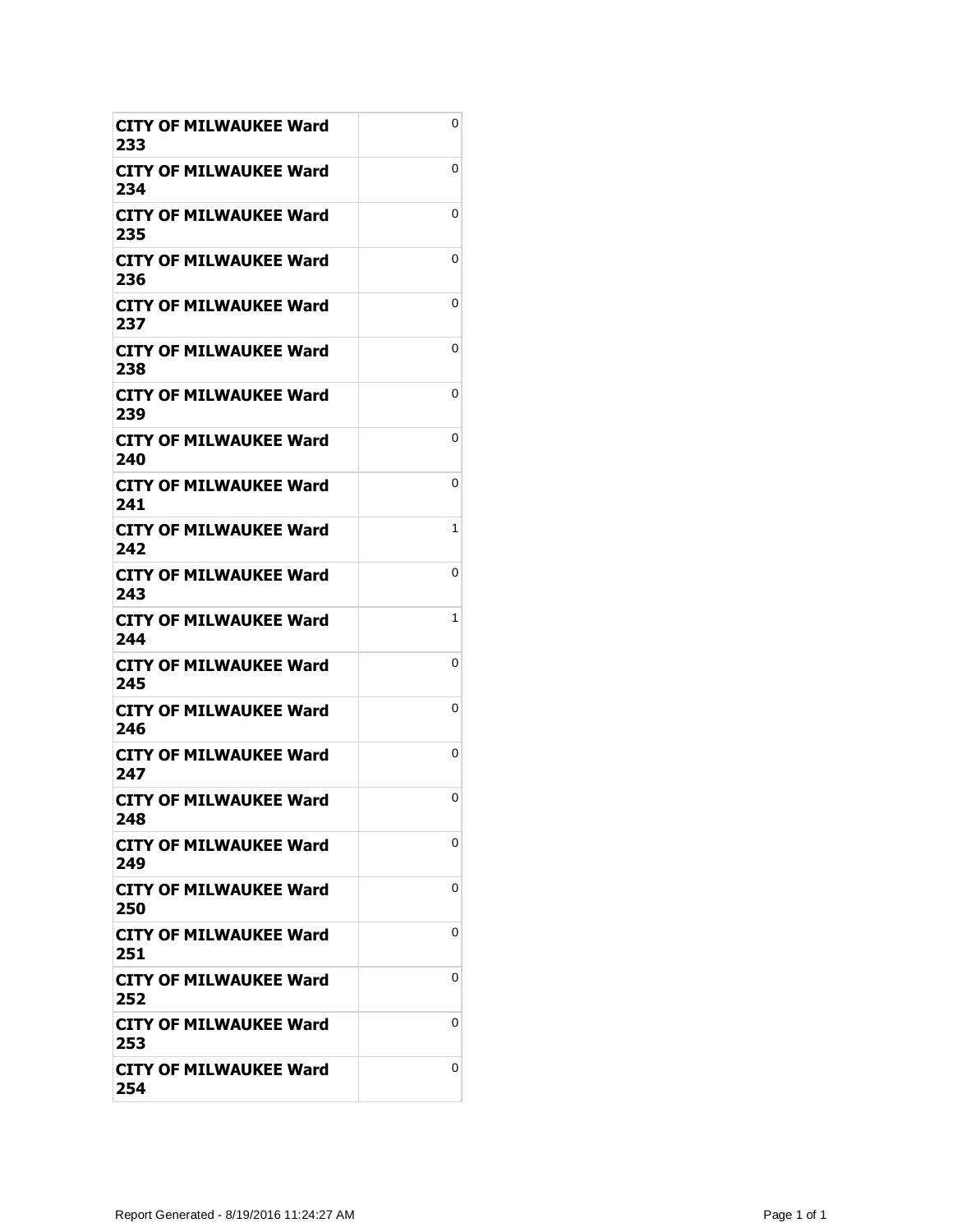| CITY OF MILWAUKEE Ward<br>255        | 0 |
|--------------------------------------|---|
| CITY OF MILWAUKEE Ward<br>256        | 0 |
| CITY OF MILWAUKEE Ward<br>257        | 0 |
| <b>CITY OF MILWAUKEE Ward</b><br>258 | 0 |
| <b>CITY OF MILWAUKEE Ward</b><br>259 | 0 |
| CITY OF MILWAUKEE Ward<br>260        | 0 |
| <b>CITY OF MILWAUKEE Ward</b><br>261 | 0 |
| <b>CITY OF MILWAUKEE Ward</b><br>262 | 0 |
| CITY OF MILWAUKEE Ward<br>263        | 0 |
| <b>CITY OF MILWAUKEE Ward</b><br>264 | 0 |
| <b>CITY OF MILWAUKEE Ward</b><br>265 | 0 |
| CITY OF MILWAUKEE Ward<br>266        | 0 |
| CITY OF MILWAUKEE Ward<br>267        | 0 |
| CITY OF MILWAUKEE Ward<br>268        | 0 |
| <b>CITY OF MILWAUKEE Ward</b><br>269 | 1 |
| <b>CITY OF MILWAUKEE Ward</b><br>270 | 0 |
| CITY OF MILWAUKEE Ward<br>271        | 0 |
| <b>CITY OF MILWAUKEE Ward</b><br>272 | 0 |
| <b>CITY OF MILWAUKEE Ward</b><br>273 | 0 |
| CITY OF MILWAUKEE Ward<br>274        | 0 |
| <b>CITY OF MILWAUKEE Ward</b><br>275 | 0 |
| <b>CITY OF MILWAUKEE Ward</b><br>276 | 0 |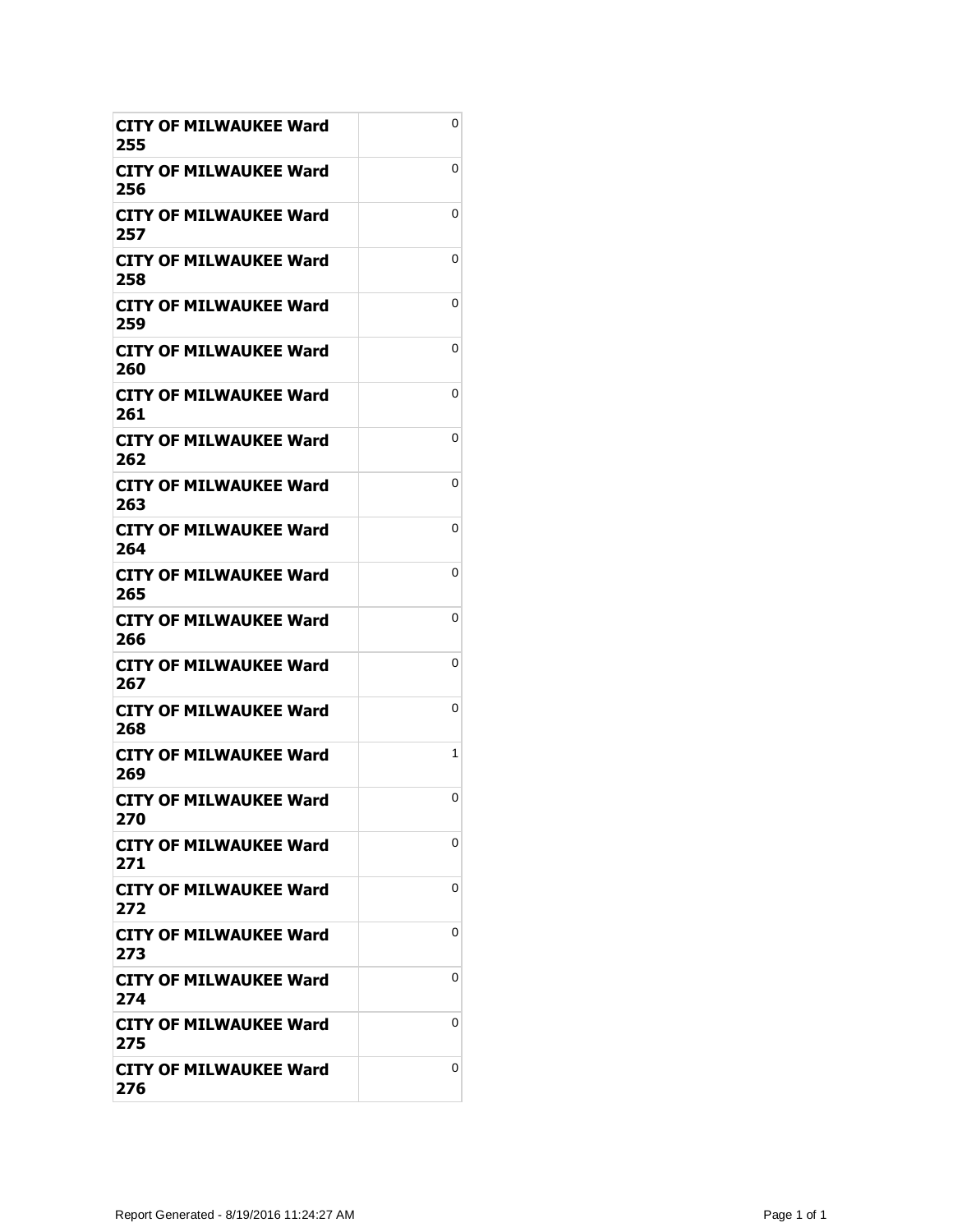| CITY OF MILWAUKEE Ward<br>277        | 0 |
|--------------------------------------|---|
| CITY OF MILWAUKEE Ward<br>278        | 0 |
| CITY OF MILWAUKEE Ward<br>279        | 0 |
| <b>CITY OF MILWAUKEE Ward</b><br>280 | 0 |
| <b>CITY OF MILWAUKEE Ward</b><br>281 | 0 |
| CITY OF MILWAUKEE Ward<br>282        | 0 |
| CITY OF MILWAUKEE Ward<br>283        | 0 |
| <b>CITY OF MILWAUKEE Ward</b><br>284 | 0 |
| CITY OF MILWAUKEE Ward<br>285        | 0 |
| <b>CITY OF MILWAUKEE Ward</b><br>286 | 0 |
| <b>CITY OF MILWAUKEE Ward</b><br>287 | 0 |
| CITY OF MILWAUKEE Ward<br>288        | 0 |
| <b>CITY OF MILWAUKEE Ward</b><br>289 | 0 |
| CITY OF MILWAUKEE Ward<br>290        | 1 |
| <b>CITY OF MILWAUKEE Ward</b><br>291 | 0 |
| <b>CITY OF MILWAUKEE Ward</b><br>292 | 0 |
| CITY OF MILWAUKEE Ward<br>293        | 0 |
| CITY OF MILWAUKEE Ward<br>294        | 0 |
| <b>CITY OF MILWAUKEE Ward</b><br>295 | 0 |
| CITY OF MILWAUKEE Ward<br>296        | 0 |
| <b>CITY OF MILWAUKEE Ward</b><br>297 | 0 |
| <b>CITY OF MILWAUKEE Ward</b><br>298 | 0 |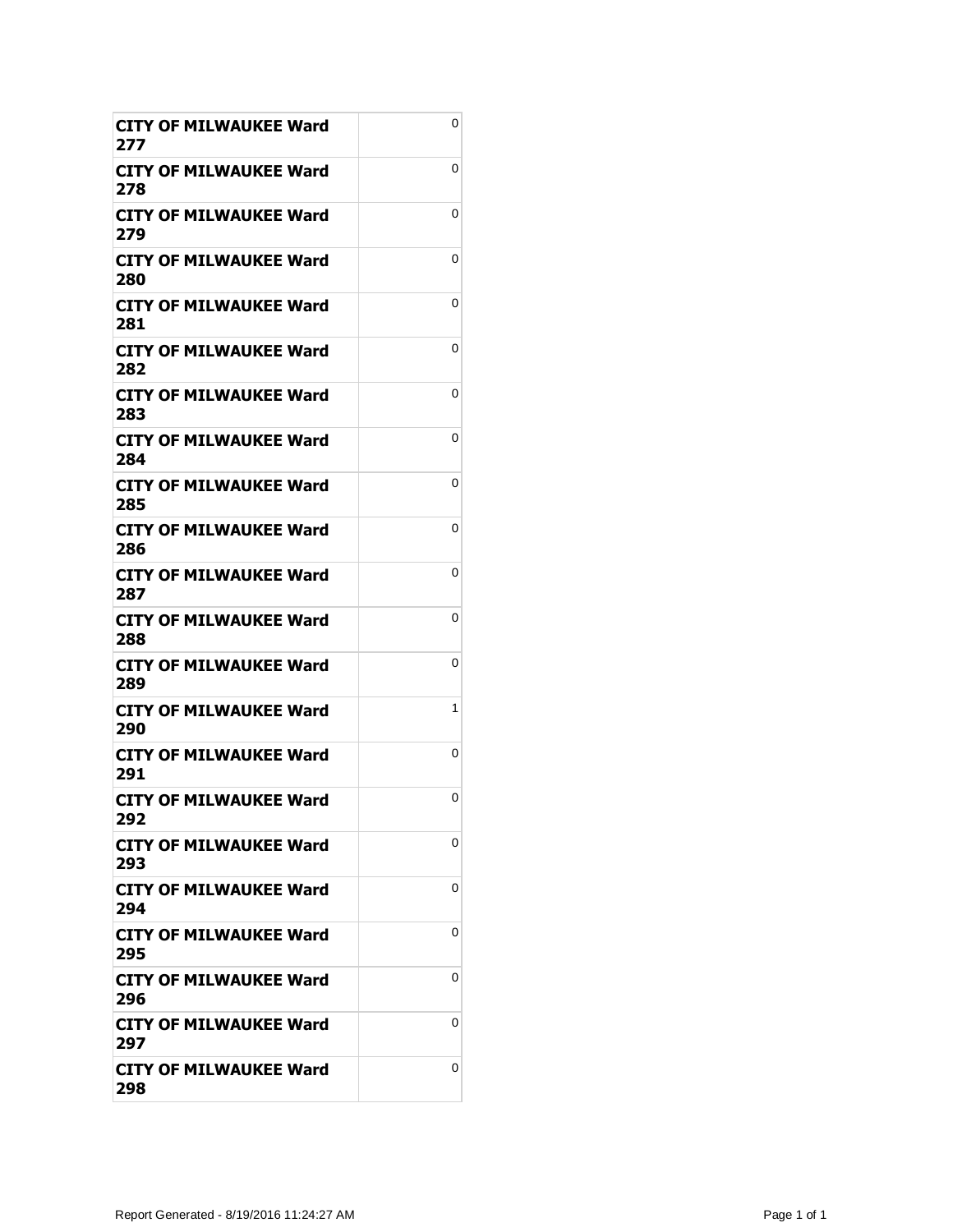| CITY OF MILWAUKEE Ward<br>299        | 0 |
|--------------------------------------|---|
| CITY OF MILWAUKEE Ward<br>300        | 0 |
| CITY OF MILWAUKEE Ward<br>301        | 0 |
| <b>CITY OF MILWAUKEE Ward</b><br>302 | 0 |
| CITY OF MILWAUKEE Ward<br>303        | 0 |
| <b>CITY OF MILWAUKEE Ward</b><br>304 | 0 |
| CITY OF MILWAUKEE Ward<br>305        | 0 |
| <b>CITY OF MILWAUKEE Ward</b><br>306 | 0 |
| CITY OF MILWAUKEE Ward<br>307        | 0 |
| CITY OF MILWAUKEE Ward<br>308        | 0 |
| <b>CITY OF MILWAUKEE Ward</b><br>309 | 0 |
| CITY OF MILWAUKEE Ward<br>310        | 0 |
| <b>CITY OF MILWAUKEE Ward</b><br>311 | 0 |
| CITY OF MILWAUKEE Ward<br>312        | 0 |
| <b>CITY OF MILWAUKEE Ward</b><br>313 | 0 |
| <b>CITY OF MILWAUKEE Ward</b><br>314 | 0 |
| CITY OF MILWAUKEE Ward<br>315        | 0 |
| CITY OF MILWAUKEE Ward<br>316        | 0 |
| <b>CITY OF MILWAUKEE Ward</b><br>317 | 0 |
| CITY OF MILWAUKEE Ward<br>320        | 0 |
| <b>CITY OF MILWAUKEE Ward</b><br>321 | 0 |
| <b>CITY OF MILWAUKEE Ward</b><br>322 | 0 |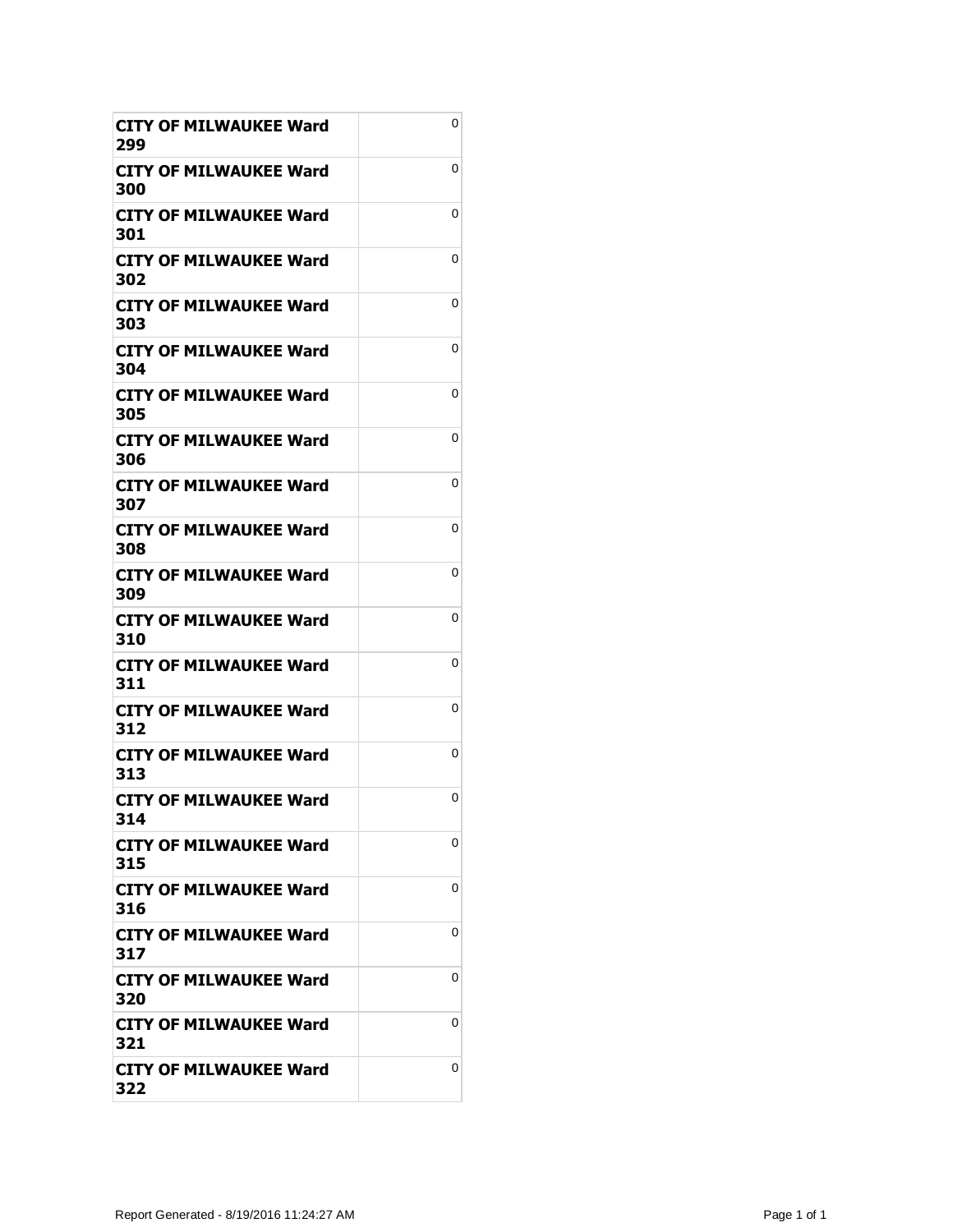| CITY OF MILWAUKEE Ward<br>323                       | 0 |
|-----------------------------------------------------|---|
| <b>CITY OF MILWAUKEE Ward</b><br>324                | 0 |
| CITY OF MILWAUKEE Ward<br>325                       | 0 |
| <b>CITY OF MILWAUKEE Ward</b><br>326                | 0 |
| <b>CITY OF MILWAUKEE Ward</b><br>327                | 0 |
| <b>CITY OF OAK CREEK Wards 1-</b><br>з              | 0 |
| CITY OF OAK CREEK Wards 4-<br>6                     | 0 |
| <b>CITY OF OAK CREEK Wards 7-</b><br>9              | 0 |
| CITY OF OAK CREEK Wards<br>10-12                    | 1 |
| CITY OF OAK CREEK Wards<br>$13 - 15$                | 0 |
| <b>CITY OF OAK CREEK Wards</b><br>16-19             | 0 |
| <b>CITY OF ST. FRANCIS Wards</b><br>$1 - 4$         | 0 |
| <b>CITY OF ST. FRANCIS Wards</b><br>5-8             | 0 |
| CITY OF ST. FRANCIS Wards<br>$9 - 12$               | 0 |
| <b>CITY OF SOUTH MILWAUKEE</b><br><b>Ward 1-4</b>   | 0 |
| <b>CITY OF SOUTH MILWAUKEE</b><br><b>Ward 5-8</b>   | 0 |
| <b>CITY OF SOUTH MILWAUKEE</b><br><b>Ward 9-12</b>  | 0 |
|                                                     |   |
| <b>CITY OF SOUTH MILWAUKEE</b><br><b>Ward 13-16</b> | 0 |
| <b>CITY OF WAUWATOSA Ward 1</b>                     | 0 |
| <b>CITY OF WAUWATOSA Ward 2</b>                     | 0 |
| CITY OF WAUWATOSA Ward 3                            | 0 |
| <b>CITY OF WAUWATOSA Ward 4</b>                     | 0 |
| <b>CITY OF WAUWATOSA Ward 5</b>                     | 0 |
| <b>CITY OF WAUWATOSA Ward 6</b>                     | 0 |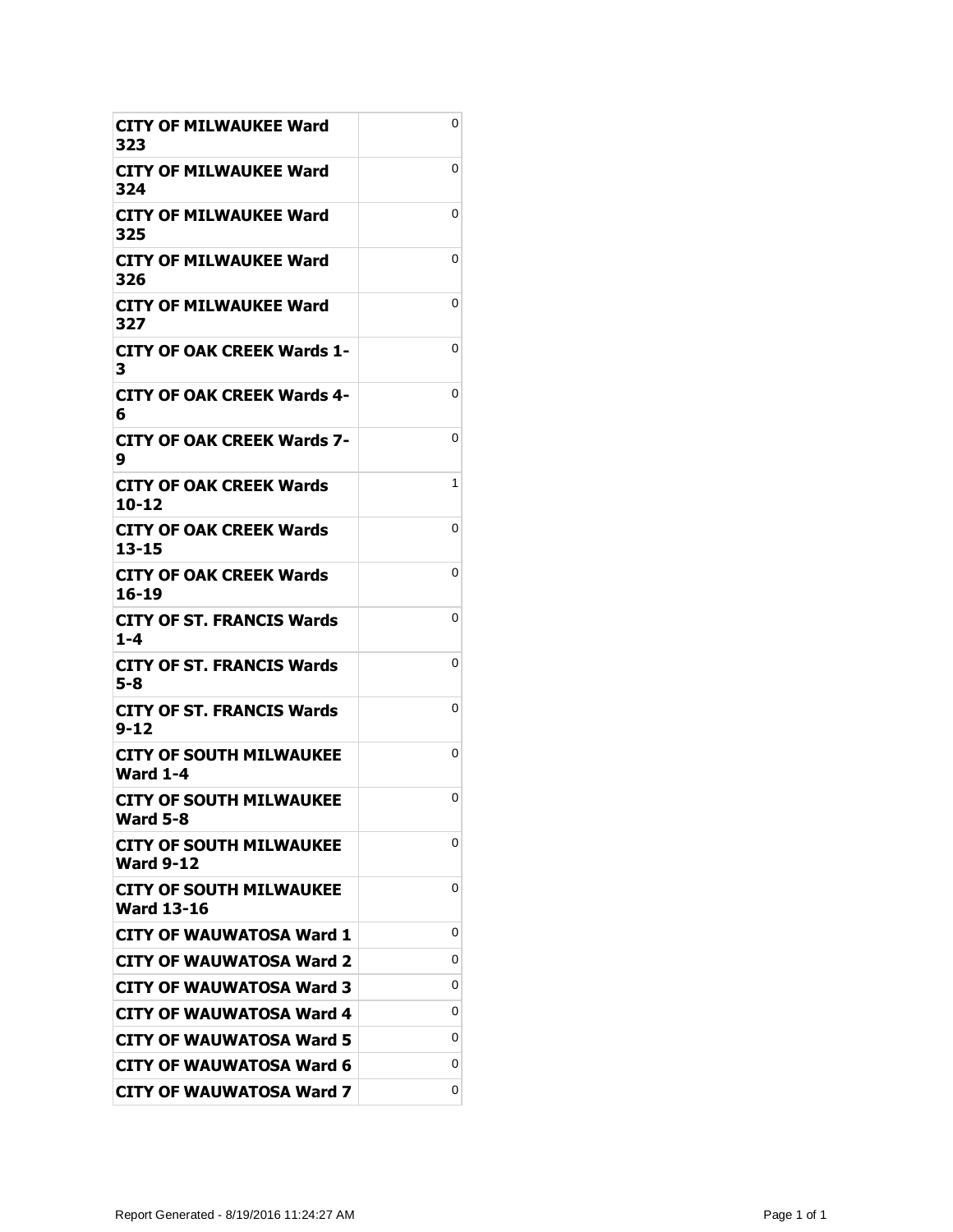| <b>CITY OF WAUWATOSA Ward 8</b>     | 0 |
|-------------------------------------|---|
| CITY OF WAUWATOSA Ward 9            | 0 |
| CITY OF WAUWATOSA Ward<br>10        | 0 |
| <b>CITY OF WAUWATOSA Ward</b><br>11 | 0 |
| <b>CITY OF WAUWATOSA Ward</b><br>12 | 0 |
| <b>CITY OF WAUWATOSA Ward</b><br>13 | 0 |
| CITY OF WAUWATOSA Ward<br>14        | 0 |
| CITY OF WAUWATOSA Ward<br>15        | 0 |
| CITY OF WAUWATOSA Ward<br>16        | 0 |
| CITY OF WAUWATOSA Ward<br>17        | 0 |
| <b>CITY OF WAUWATOSA Ward</b><br>18 | 0 |
| CITY OF WAUWATOSA Ward<br>19        | 0 |
| CITY OF WAUWATOSA Ward<br>20        | 0 |
| CITY OF WAUWATOSA Ward<br>21        | 0 |
| CITY OF WAUWATOSA Ward<br>22        | 0 |
| CITY OF WAUWATOSA Ward<br>23        | 0 |
| <b>CITY OF WAUWATOSA Ward</b><br>24 | 0 |
| <b>CITY OF WEST ALLIS Ward 1</b>    | 0 |
| <b>CITY OF WEST ALLIS Ward 2</b>    | 0 |
| <b>CITY OF WEST ALLIS Ward 3</b>    | 0 |
| <b>CITY OF WEST ALLIS Ward 4</b>    | 0 |
| <b>CITY OF WEST ALLIS Ward 5</b>    | 0 |
| <b>CITY OF WEST ALLIS Ward 6</b>    | 0 |
| <b>CITY OF WEST ALLIS Ward 7</b>    | 0 |
| <b>CITY OF WEST ALLIS Ward 8</b>    | 0 |
| <b>CITY OF WEST ALLIS Ward 9</b>    | 0 |
| <b>CITY OF WEST ALLIS Ward 10</b>   | 0 |